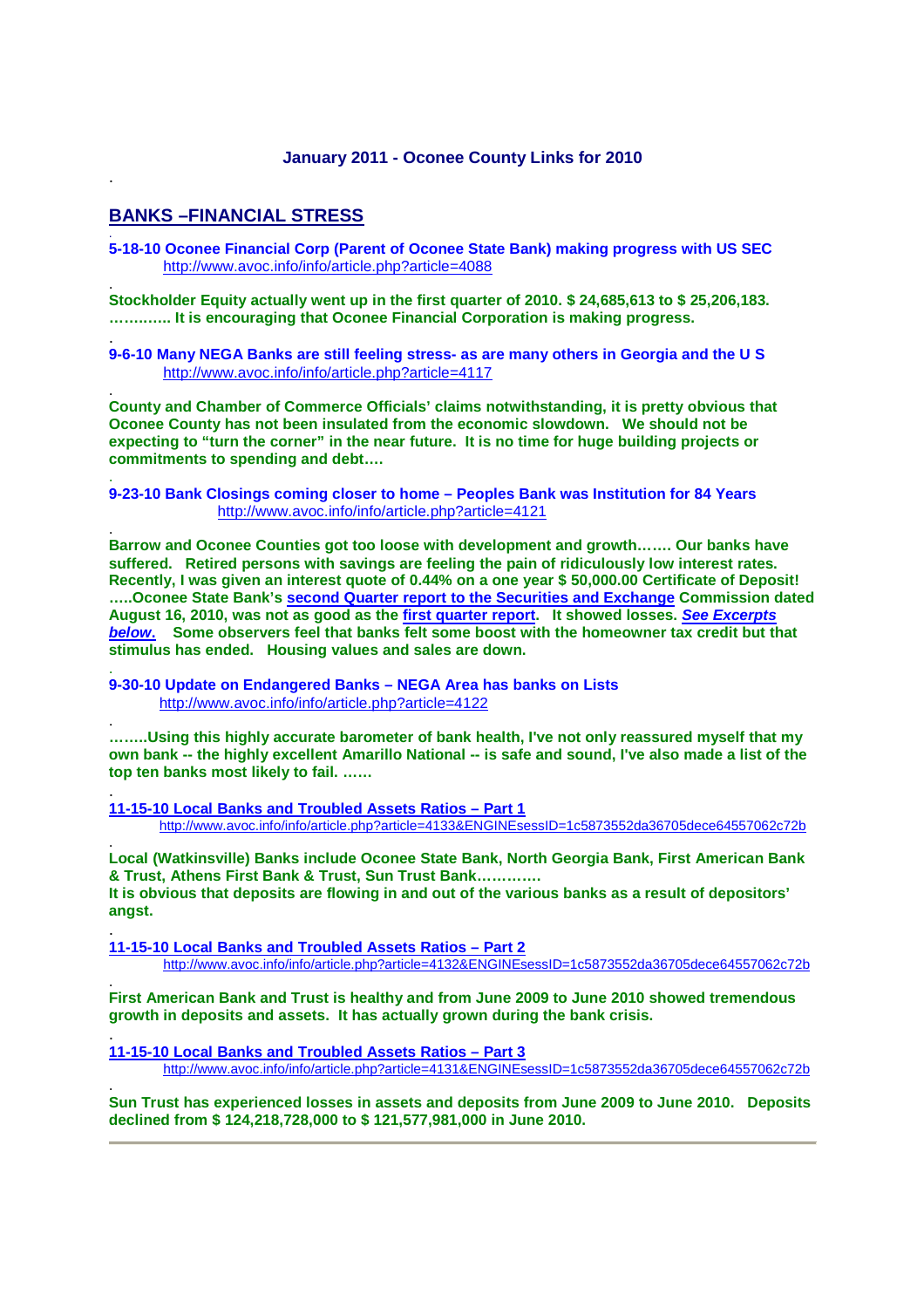# **COURTHOUSE EXPANSION**

. **10-25-10 Oconee County \$ 22 Million Courthouse moving under the radar- Big Spenders -Part 1** http://www.avoc.info/info/article.php?article=4127

. **"The (Land Use) committee has recommended that the county build the new judicial facility near the current jail on Experiment Station road and renovate the current courthouse for administrative functions at an estimated cost of \$ 20 to \$ 22 million….." Lee Becker : 10.19.10** 

. **10-25-10 Oconee County \$ 22 Million Courthouse moving under the radar- Big Spenders -Part 2** http://www.avoc.info/info/article.php?article=4126&ENGINEsessID=f52fdf156b040140430703ed85e536

**We are in a severe recession…………..Revenues are down and property values are lower than the tax digest reflects. …… County revenues will be deflated for the foreseeable future………………..** 

# **BUDGET-SPENDING-TAXES**

..

.

…………

**.** 

.

. **5-8-10 Oconee spending will need more trimming – Reserve Funds cannot balance every year** http://www.avoc.info/info/article.php?article=4086

. **Minutes of the Budget sessions indicate most departments held the line or sought less. Two of the biggest requested increases came in the Sheriff's Office with 10% and County Commission with 6% for increased legal costs.** 

**…. the biggest 'plug' was the use of \$ 1.15 million of county reserve funds. In addition, \$ 100,000.00 of health department reserves was used as well as \$ 80,000.00 of Senior Center reserve funds.** 

**5-25-10 Economy, Taxes, Budgets, National, State, Regional and Oconee** http://www.avoc.info/info/article.php?article=4089

**We may just have to start living the "old fashioned way" and live within our income or means. We need to buy only the size house we need. We need to quit expanding government payrolls and facilities with more annual pressure on taxpayers…….** 

**…..Many of us are receiving tax assessment notices and they are showing Values Going Down! Oconee has acknowledged a 3-4 % digest decrease. Other counties in the area are experiencing 12 to 20 % reduction. Audits may reveal that Oconee Values have declined more in the 15-20 % range.** 

. **8-29-10 Housing Values Down & Foreclosures Up in NEGA – Taxes not down in Oconee**  http://www.avoc.info/info/article.php?article=4114

**I have reviewed the figures for Value and Taxes on a 38 year old residence for the even years over the last 10 years. The taxes for 2010 are 43 % more than ten years ago. We got used to heavy revenues and spending in the boom years. The boom years may not return for another decade or more yet we are maintaining and operating a fast-growth based county government and school system.** 

**. Economic Development: BOC MINUTES 12-13-10 JOINT MTG WITH OCIDA**

#### **TRANSPORTATION**

. **5-25-10 Oconee Connector Project Over Loop- Economic Opportunity or 'Road to nowhere' or Both**?

http://www.avoc.info/info/article.php?article=4091

. **…….We wanted traffic to and from this commercial node to be able to access businesses without having to get on and off GA 316 or the Epps Bridge Parkway. It was Oconee's attempt to avoid the 'Mall Mess" on Highway 78 in Athens-Clarke County….**